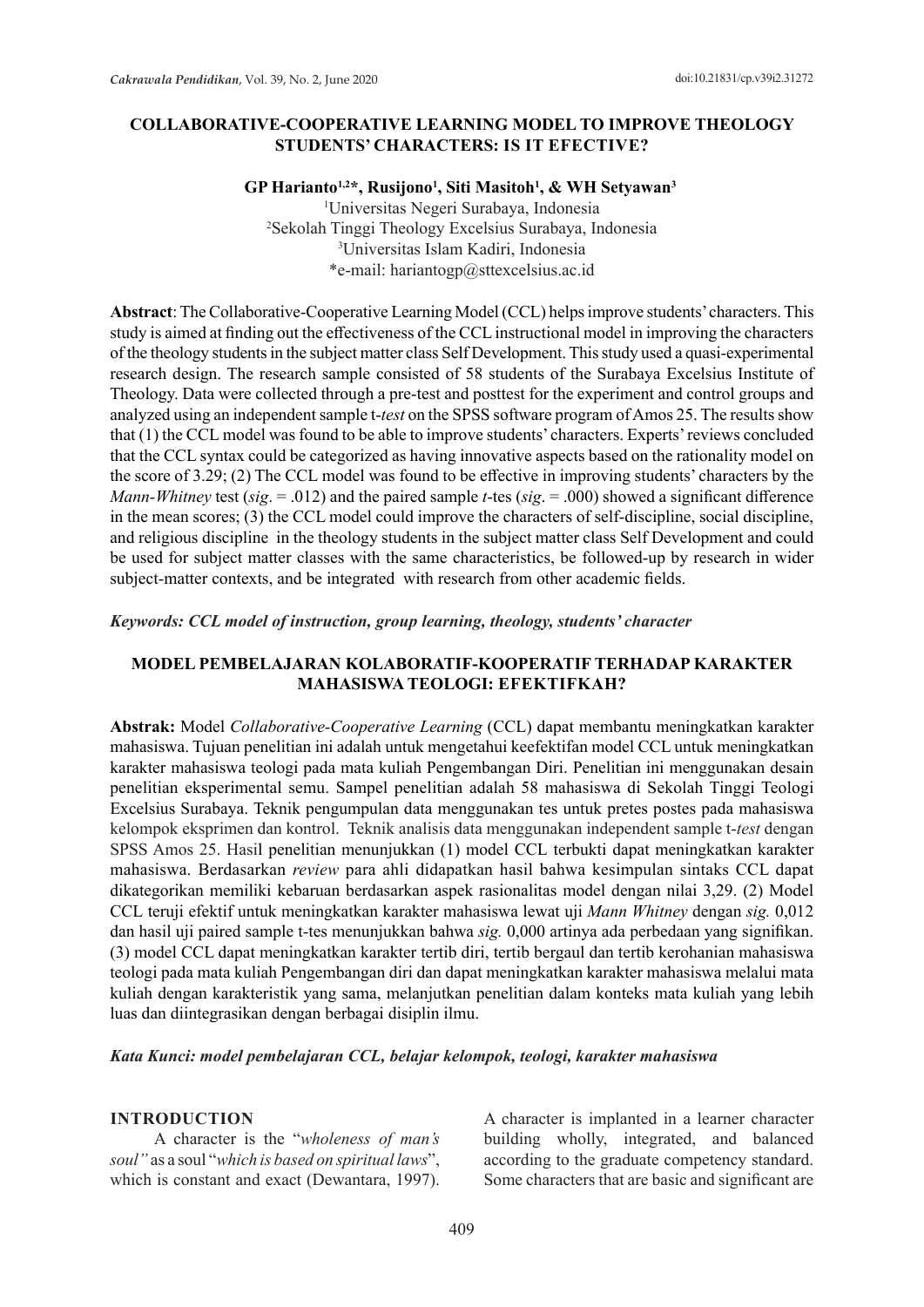self-control (decent in getting along), interactive control (decent in getting along), and religiosity (decent in spirituality). The implantation of these characters is conducted by way of education both through subject matters and extra-curricular activities. Ki Hadjar Dewantara has far-reaching thoughts about character education. Sharpening the behaviour wit is truly noble since it will build behavioral deeds that are good and sturdy so as to produce personality and character (soul based on spiritual laws). When it happens, man will always be able to overcome passions (cruelty, rage, anger, meanness, harshness, etc.) (Warsito & Teguh, 2018).

Chaplin (2001) defines self-control as one's ability to guard his behaviours in accord with his values and beliefs as a basis for making a decision and acting. It is a process of one consciously controlling himself from his passions so that he brings goodness to others (Gandawijaya, 2017) and is able to socialize with rules that apply in the society (Baumeister, Vohs, & Tice, 2007). Self-control is in unity with self-command (Rotter, 1990) and self-discipline or self-efficacy (Bandura, 1977).

Discussion about self-control is part of psychology starting from 1977 with Bandura's term "self-efficacy". Bandura describes selfefficacy as one's confidence of his behaviours (Gandawijaya, 2017). Rosenbaum (1980) refers to self-control as "self-control schedule" containing the sense of one's ability to regulate oneself that can be learned and managed so as to produce the expected behaviour. Rosenbaum's study on self-control as related to "internal locus of control" shows that one's tendency to manage self is derived from his personality behaviour and character. In another study, Rotter (1990) states that the early concept of self-control a part of internal locus of control.

Baumeister *et al*. (2007) find that selfcontrol is one's ability to regulate one's self to give reactions in his adaptation with the society based on his values and beliefs. Baumister (Gandawijaya, 2017) is of the opinion that there is a basic dimension in the building of self-control in the forms of (1) standard process (related to objective, perception, and norms) that is oriented towards decency of life in the social environment, (2) supervision process related to how one performs expected specific behaviours , and (3) capacity process related to one's ability to change to the expected character.

Tangney, Baumeister, & Boone (2004) proposes five aspects of self-control. *First* is self-discipline which leads to the ability of selfdecency in order to adapt with the norms of the environment in which he lives. *Second* is nonimpulsive behaviour which leads to one's ability perform mature reactions in his interactions. *Third* is healthy habit which is one's ability to manage his behaviour to be good and is acceptable to the environment. *Fourth* is work ethic which leads one to have good manners in doing one's job. *Fifth* is reliability which leads one to be stable and consistent in getting his life objectives

The foregoing discussion suggests that self-control is one's ability to manage his behaviours in a way that is decent and not breaking the norms that apply in the society in which he lives. In relation to this understanding, the researchers find phenomenon in the field in which the character of the students of the Surabaya Excelsius Theology Institute is weak seen from the following observation.

*First*, students' character can be said as low. This can be seen from the results of the field observation that many students are late in submitting assignments; some students take other students' belongings in the classroom, they are egoistic and do not like to help their classmates; they quarrel in the classroom; they have inferior feelings and do not dare to express opinions, there are unhealthy competitions in and outside the classroom. *Second*, students' learning outcomes have not given an impact that improves their characters. Some students do make improvement in their learning achievement; however, they do not show to have improvement in their characters. *Third*, the students, who everyday study about characters, their religious decency does not seem to improve, however. Some students are found to be lazier in attending religious services. *Fourth,*  some lecturers have not made use of instructional strategies that suit the characteristics of the subject Self Development or some other subjects related to character building. On the other hand, these lecturers stay with the preaching strategies or merely giving assignments to students.

These phenomena can give an indication of the low quality of the students' characters. Benninga, Berkowitz, Kuehn, & Smith (2003) state that character education that is conducted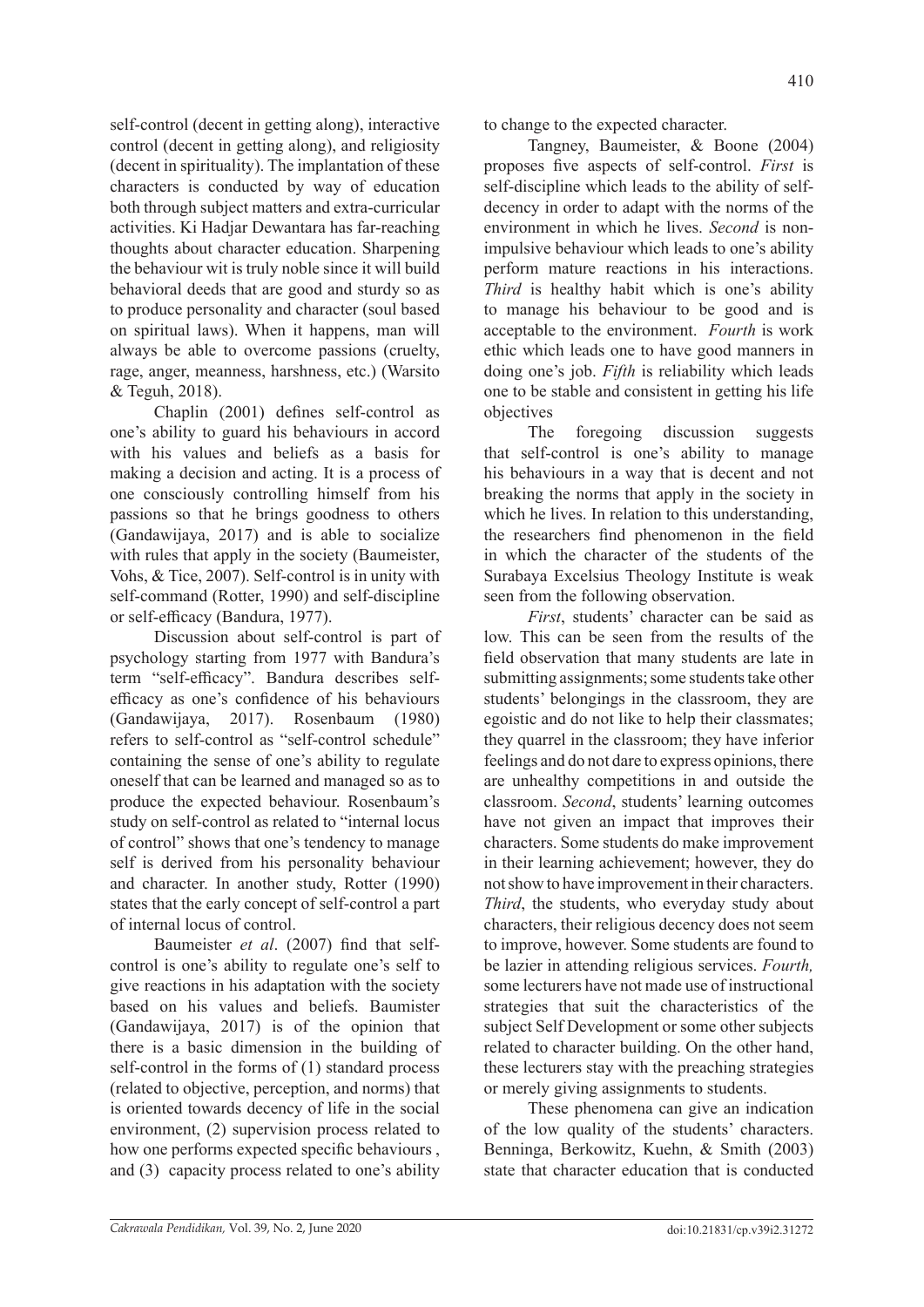at school has a stronger impact than that at home or other environments. Characters can be built by way of various strategies through a process. One of the most effective processes of character building is that conducted at school (Suyanto, 2010). It is mostly true that the improvement of students' self-decency, interaction decency, and religious decency depends on the instructional model that is designed by teachers at school.

Nurgiyantoro & Efendi (2013) voices the needs for subject matters that prioritize on character values so that the learning process focuses more on the intended characters. Nur (2011) states that a solution to the improvement of students' characters can be done by way of co-operative learning in the instructional process. Cooperative learning offers solution to the following instructional problems: students' inability to adapt to the team, deviating behaviours, noisy class, time consuming for group practices, wide diversity in students' abilities, too much teacher's assignment.

A study by Farrell & Farrell (2008) about students' satisfaction on the group learning in the subject matter Accounting shows that group work is able to improve students' intellects, interpersonal capacities, and professional skills. In another study, Yamarik (2007) uses cooperative learning in the field of Economics. Small groups are formed as control groups (participation, preparation, participation, attendance, and performance) in the class. The study produces highly satisfactory results in that students in the groups are able to think and act in line with the economics concepts (Adams, 2013).

Cooperative learning helps students to improve their thinking skills, ways of collecting information from various sources, giving arguments, and appreciation among each other (Yamin & Ansari, 2008); academic skills and characters (Rao, Collins, & DiCarlo, 2002), tolerance among students and teachers (Cabrera, Crissman, Bernal, Nora, Terenzini, & Pascarella, 2002), and motivation to find theoretical concepts (Eymur & Geban, 2016). Meanwhile, Resta & Laferrière (2007) emphasize that collaborative learning can be applied in all fields of learning and supported by technology of the global era.

The superiority of collaborative learning is shown by Barkley, Cross, & Major (2016) in their study to include the following. *First*, on peer influence, students show statistically significant improvement in intellectual and general cognitive skills and experience the process of obtaining character values and selfindependence. *Second*, on campus environment, students are more active and involved in their participation in the learning processes. *Third*, on classroom collaborative learning, students who are in the small groups show higher academic achievement, better attitudes towards the subject matter, and more persistence in participating in the program. In addition, Springer, Stanne, & Donovan (1999) emphasize the effectiveness of collaboration in improving students' competences in small-group learning.

Subsequently, there emerges the Collaborative-Cooperative Learning (CCL) model of instructional programs which is an integration between cooperative learning and collaborative learning. The CCL model can be used as an alternative in character building of self-discipline, interaction-discipline, and religious-discipline. These matters are answered by the present study which is aimed at 1) producing a CCL model to improve theology students' characters in the subject matter of self development, and 2) testing the effectiveness of the CCL model in improving theology students' characters in the subject matter of Self Development.

# **METHOD**

The study applies the quasi-experimental design with two groups (nonequvalent pretest posttest control group design), involving Group A, the experimental group receiving the CCL treatment and Group B receiving conventional treatment. The CCL model is the result of an R & D study that has been validated and stated as feasible by the experts in the model, design, and contents by the score of 3.78 (very good). The research groups, Experimental Group A and control Group B are pre-tested and post-tested (Creswell, 2010). The quasi-experimental design is shown in Figure 1.

The research subjects were students of the class Self Development in the Excelsius Institute of Surabaya, 58 in number. Sampling was done by the disproportionate Stratified random sampling technique (Sasmoko, 2005), by using all members of the population as the sample (Sharma, 2017). The 58 students were divided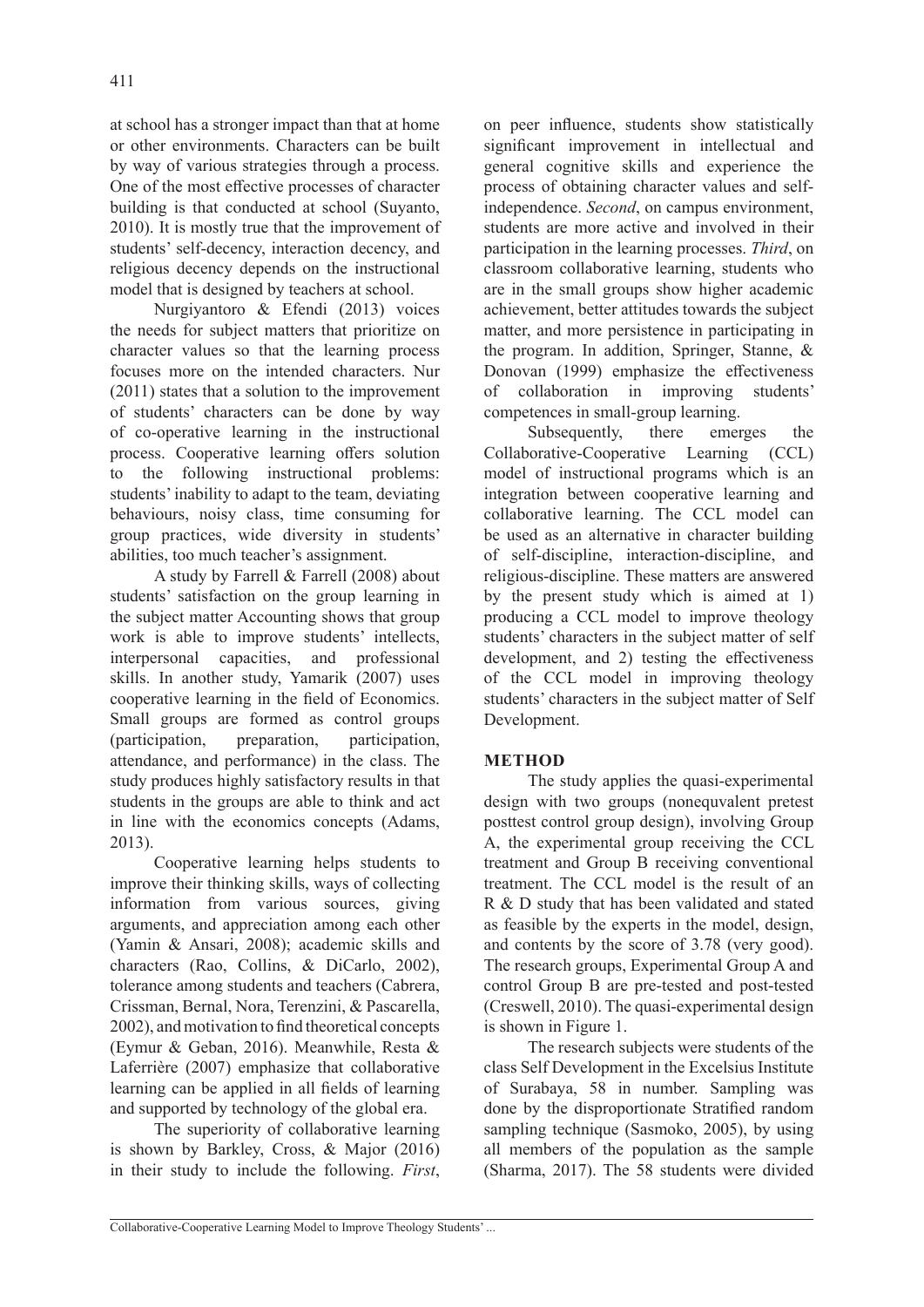into two classes; one for the experimental group, the other the control group, each group consisting of 29 students.

The research instrument to find the model effectiveness was an achievement test for the pre-test and posttest. The table of specification for the test items is presented in Table 1.

Validation of the test is done by way of expert judgement; meanwhile, reliability measure is obtained from a Cronbach's alpha statistic. The reliability index of the total test is .933. A reliability index of lower than .60 is considered unvalid; within .70 is acceptable; and above .80 is highly valid (Setiaji, 2004). For the subtests, Self-discipline is .949, Interaction discipline is .959, and Religious discipline is .891.

Data was collected by using the pre-test and posttest and analyzed using the *t* statistic for mean differences (t-test for independent samples). Prior to the *t* analysis, the prerequite tests for normality and homogeneity had been conducted. Subsequently, to know the effectiveness of the CCL model, data were analyzed by using the *t*-*tes* for paired samples. Statistical calculation was aided by the SPSS software program, Release 25.

# **RESULTS AND DISCUSSION Results**

Results of the data analyses to find the effectiveness of the CCL model are presented in three items. These include: *first*, descriptive presentation of the pre-test and post test data of the experimental and control groups; *second*, data analyses of the pre-test and posttest of the experimental and control groups; and three, results of the *t*-test for paired samples.

|        | Experimental Group: 01 |                                                                                                                                                                                         | X 1 | 0 <sup>3</sup> |  |
|--------|------------------------|-----------------------------------------------------------------------------------------------------------------------------------------------------------------------------------------|-----|----------------|--|
|        | Control Group          | : 02                                                                                                                                                                                    | X2  | (1)4           |  |
| Notes: | X1<br>X2               | 01 & 02: Initial observation ( <i>pretest</i> )<br>03 & 04: Final observation ( <i>posttest</i> )<br>: CCL Experimental group<br>: Conventional control group<br>: Instructional period |     |                |  |

# **Figure 1. The Quasi-Experimental Design**

|  |  | Table 1. Table of Specification for the Achievement Test |  |  |  |
|--|--|----------------------------------------------------------|--|--|--|
|--|--|----------------------------------------------------------|--|--|--|

| No. | <b>Indicator</b>     | <b>Item</b>                                                                 | <b>Item</b><br><b>Number</b> | <b>Test</b><br>Form |
|-----|----------------------|-----------------------------------------------------------------------------|------------------------------|---------------------|
| 1.  | Self-discipline      | Let myself improve the quality of my<br>personality directly or indirectly. | 1                            | Objective           |
| 2.  | Self-discipline      | Decency in clothes and shoes wearing and in<br>my appearance.               | 1                            | Objective           |
| 3.  | Self-discipline      | I don't let myself come late to class.                                      | 1                            | Objective           |
| 4.  | Self-discipline      | I submit class assignments before the deadline<br>given by the lecturer.    | 1                            | Objective           |
| 5.  | Social discipline    | I guard my self-reputation by not involving<br>myself in bad groups.        | 1                            | Objective           |
| 6.  | Social discipline    | I have friends from all life backgrounds.                                   | 1                            | Objective           |
| 7.  | Social discipline    | I help everybody regardless of their<br>backgrounds.                        | 1                            | Objective           |
| 8.  | Religious discipline | Diligence in religious practices.                                           | 1                            | Objective           |
| 9.  | Religious discipline | I attend Sunday services on time.                                           |                              | Objective           |
| 10. | Religious discipline | When I'm being humiliated, I just stay still.                               |                              | Objective           |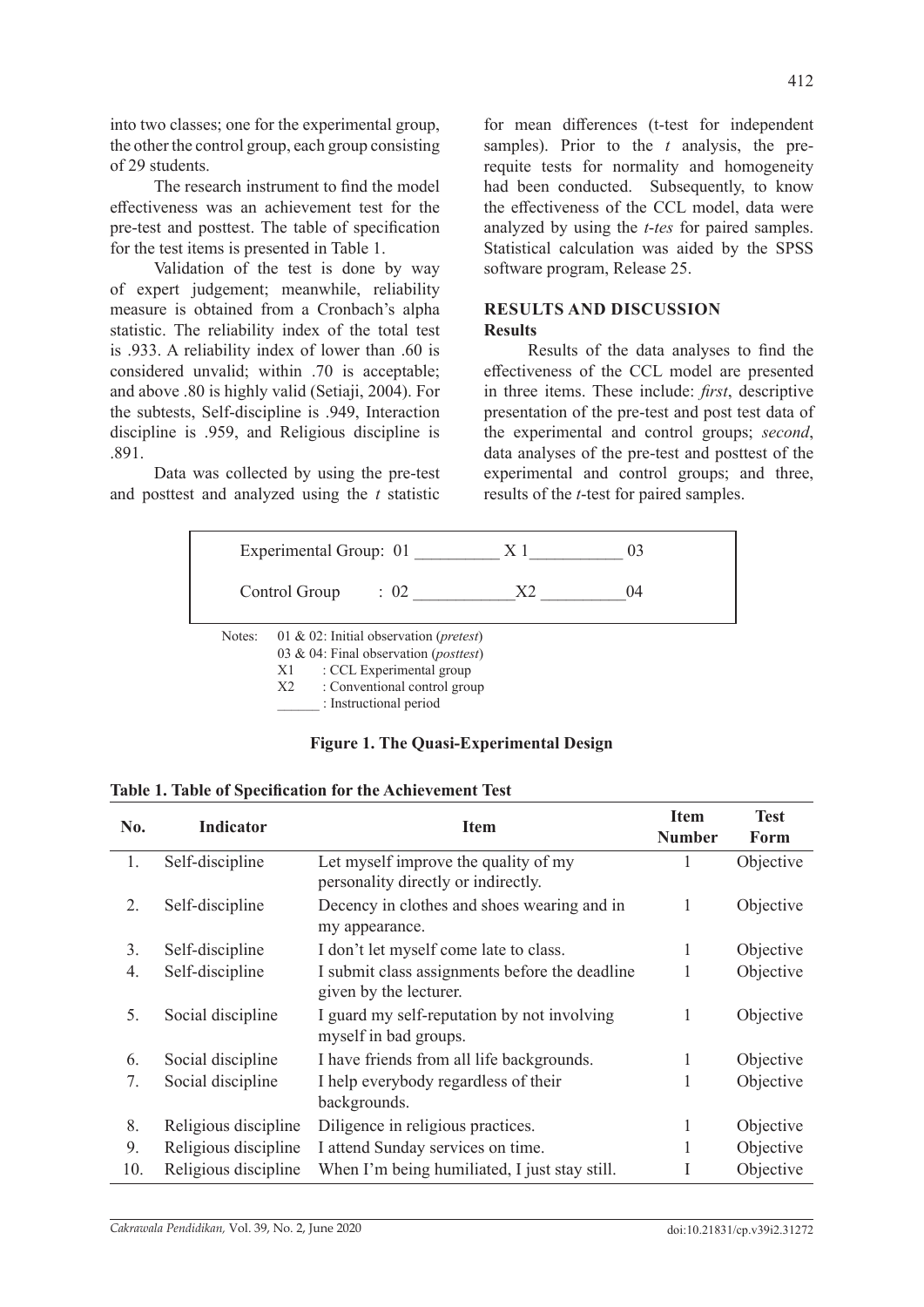*Analyses*  After the administering of the pre-test, score recapitulation of the results can be seen as presented in Table 2.

## *Normality and Homogenity of the Pretest Data*

Results of the normality test on the pretest data for the experimental and control groups can be seen in Table 3.

The pre-test scores of the experimental and control groups are analyzed using the Kolmogorov-Smirnov and Shairo-Wilk statistics. Results show that the significance scores for both the experimental and control group are .000 signifying that the distribution of the data is not normal. Therefore, the *t* statistic cannot be applied. Subsequently, the Mann Whitney test is applied and the results can be seen in Table 4. As can be seen in Table 4, the results of the Mann-Whitney test on the data of the pre-test show that the significance level (2-tailed) is .871. It can be concluded that there is no difference in the pretest scores between the experimental group and control group.

### *Results of the Post Test on Mann-Whitney and Wilcoxon Statistics*

After the administering of the post test, score recapitulation of the results can be seen as presented in Table 5. As can be seen in the Table 5, there is a score difference between the experimental group (93.1034) and the control group (81.3793).

#### **Table 2. Descriptive Data of the Pre-test Results**

|                    |    | <b>Minimum</b> | <b>Maximum</b> | Mean    | <b>Std. Deviation</b> |
|--------------------|----|----------------|----------------|---------|-----------------------|
| Pretest Experiment | 29 | 60.00          | 90.00          | 76.5517 | 8.13979               |
| Pretest Control    | 29 | 60.00          | 90.000         | 75.1724 | 8.28971               |
| Valid N            | 29 |                |                |         |                       |

#### **Table 3. Results of the Normality Test on the Pre-test Data**

|      | <b>Class</b>        |                  | Kolmogorov-Smirnov <sup>2</sup> |      |                  | <b>Shapiro-Wilk</b> |      |  |
|------|---------------------|------------------|---------------------------------|------|------------------|---------------------|------|--|
|      |                     | <b>Statistic</b> | df                              | Sig. | <b>Statistic</b> |                     | Sig. |  |
| Test | Pre-test Experiment | .319             | 29                              | .000 | .835             | 29                  | .000 |  |
|      | Pre-test Control    | .306             | 29                              | .000 | .838             | 29                  | .000 |  |

#### **Table 4. Results of Mann-Whitney Test on the Pre-test Data**

| <b>Test</b>                | <b>Score</b> |  |
|----------------------------|--------------|--|
| Mann-Whitney U             | 410.500      |  |
| Wilcoxon W                 | 845.500      |  |
| Z                          | $-.163$      |  |
| Asymhlm. Sig.              | .871         |  |
| $(2-tailed)$               |              |  |
| o Grouping Variable: Class |              |  |

a. Grouping Variable: Class

#### **Table 5. Descriptive Data on the Results of the Post Test**

|                             |          | <b>Minimum</b> | <b>Maximum</b> | Mean    | <b>Std. Deviation</b> |
|-----------------------------|----------|----------------|----------------|---------|-----------------------|
| Posttest Experiment         | 29       | 80.00          | 100.00         | 93.1034 | 6.03765               |
| Posttest Control<br>Valid N | 29<br>29 | 70.00          | 90.00          | 81.3793 | 6.93034               |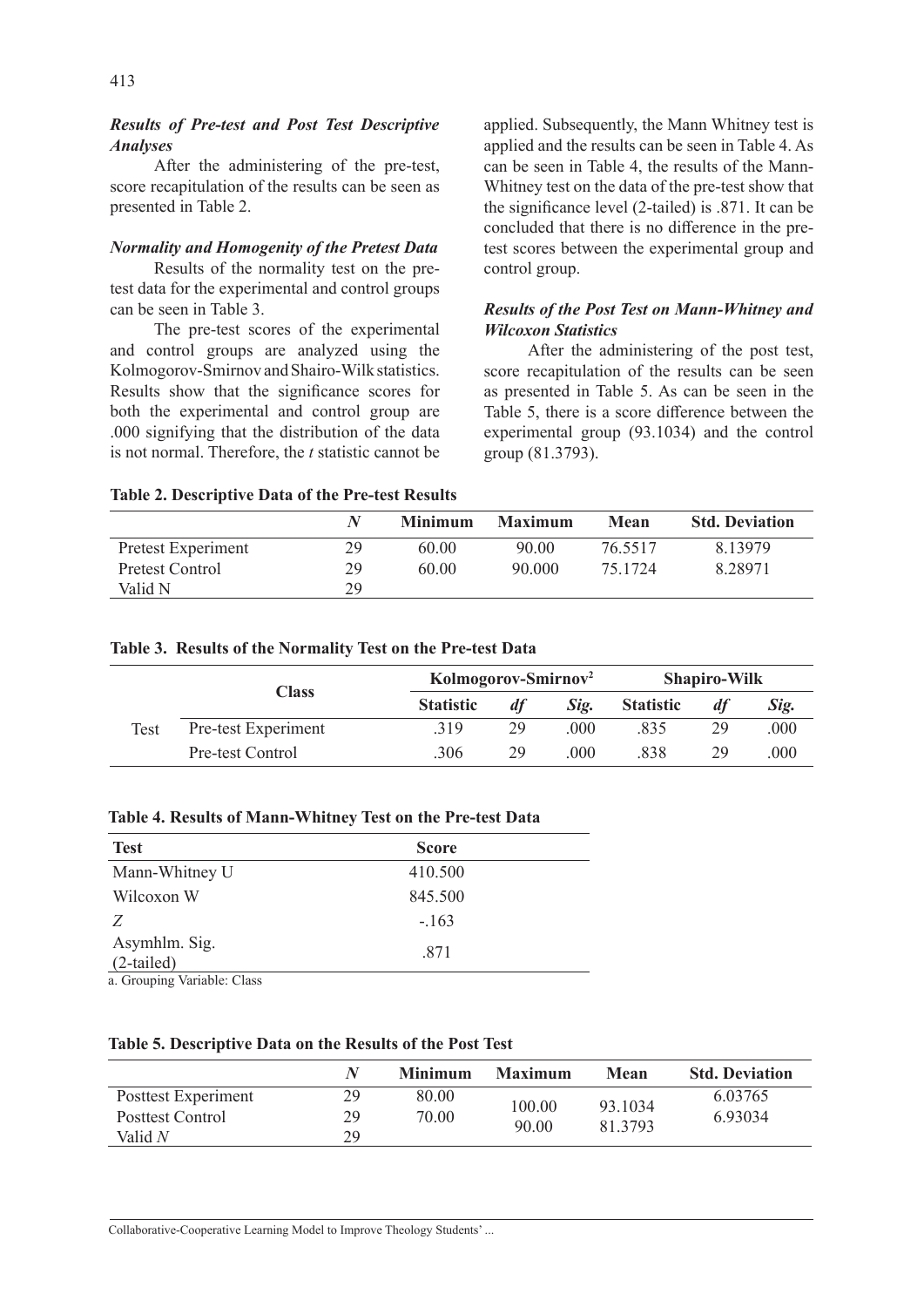## *Test of Normality dan Homogeneity of the Posttest Data*

Results of the Mann-Wheteney statistics for the normality and homogeneity of the post test data are presented in Table 6.

The posttest scores of the experimental and control groups are analyzed using the Kolmogorov-Smirnov and Shairo-Wilk statistics. Results show that the significance scores for both the experimental and control group are .000 signifying that the distribution of the data is not normal. Therefore, the t statistic cannot be applied. Subsequently, the Mann Whitney test is applied and the results can be seen in Table 7.

As can be seen in Table 7, results of the Mann Whitney statistical analysis show that there is significance (2-tailed) of .012 so that it can be stated that there is a significance in the students' achievement between the experimental group and control group. In other words, it can be stated that learning using the CCL model is more effective than learning using the conventional model.

# *Effectiveness of the Collaborative-Cooperative Model*

Results of the effectiveness test of the CCL instructional model between the experimental group and control group can be seen in Table 8. This is obtained from the score difference between the pre-test and posttest from the *t*-statistic of paired samples.

Table 8 shows a significance level of .000 for the *t*-statistic (2-tailed). This means that there is a significant difference in the score means between the experimental group and control group in the implementation of the CCL instructional model. Subsequently, it can be stated that the CCL model can be recommended to be used in the instructional process to improve students' characters.

|      | <b>Class</b>        | Kolmogorov-Smirnov <sup>2</sup> |    |      | <b>Shapiro-Wilk</b> |    |      |
|------|---------------------|---------------------------------|----|------|---------------------|----|------|
|      |                     | <b>Statistic</b>                | dt | Sig. | <b>Statistic</b>    |    | Sig. |
| Test | Posttest Experiment | .317                            | 29 | .000 | .755                | 29 | .000 |
|      | Posttest Control    | 269                             | 29 | .000 | .802                | 29 | 000  |

**Tabel 6. Results of Normality dan Homogenity of the Posttest Data**

a. Liliefors Significance Correction

### **Tabel 7. Results of Mann-Whitney Test on the Posttest Data**

|                               | <b>Posttest</b> |  |
|-------------------------------|-----------------|--|
| Mann-Whitney $U$              | 268.500         |  |
| Wilcoxon $W$                  | 703.500         |  |
| Z                             | $-2.512$        |  |
| Asymhlm. Sig.<br>$(2-tailed)$ | .012            |  |
| a. Grouping Variable: Class   |                 |  |

### **Table 8. Results of Effectiveness Test between the Pre-test and Post Test (***t***-test Paired Samples)**

|        |                       | <b>Paired Differences</b> |                                                  |      |                                                        |              |    |      |
|--------|-----------------------|---------------------------|--------------------------------------------------|------|--------------------------------------------------------|--------------|----|------|
|        |                       | Mean                      | Std.<br>Std.<br><b>Error</b><br><b>Deviation</b> |      | 95% Confidence<br>Interval of the<br><b>Difference</b> |              | df | Sig. |
|        |                       |                           |                                                  | Mean | Lower                                                  | <b>Upper</b> |    |      |
| Pair 1 | Pretest -<br>Posttest | $-19.10714$               |                                                  |      | 7.07808  1.33763  -21.85174  -16.36255  -14.284  29    |              |    | .000 |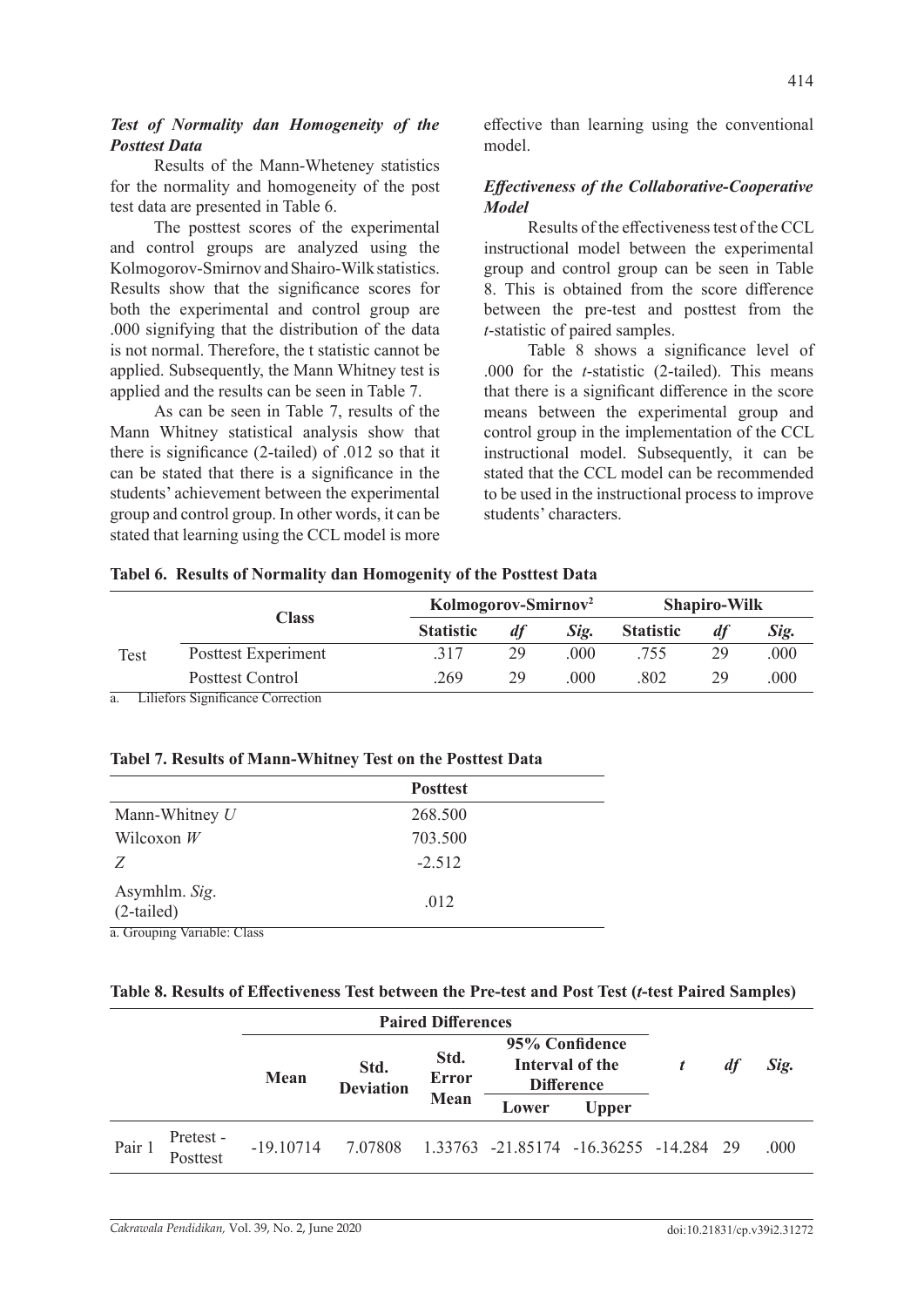#### **Discussion**

## *Feasibility of the Collaborative-Cooperative Learning Model*

Results of the experts' assessment on the *CCL* reach the score of 3.78 (94%) belonging to the category of highly feasible. It can be stated that the *CCL* instructional model is highly feasible to be used in the learning process of the character-education class or other related classes.

The study by Nyikos & Hasminoto (1977) on the use of the collaborative group-group strategy suggests that the use of cooperative learning is successful in (1) evaluating learning in groups, and (2) improving students' positive thinking. Meanwhile, the study by Caulfield and Persell shows that collaborative learning in group-group learning systems have the following advantages: (1) students are more motivated and work harder in group learning than in individual learning, and (2) collaborative learning is an effective tool for the teacher-student interaction in the learning process (Caulfield & Caroline, 2006).

An instructional model is a guide for the teacher to run the learning teaching processes in the class. As a learning guide, it leads to the instructional targets, steps, environment, and management systems (Slavin, 2010). In another view, Joyce & Weil (Rusman, 2012) state that an instructional model is a format that must be applied in the learning patterns, instructional materials, and advocation processes of the instruction in or outside the classes.

These views are in line with Uno (2007) in that learning will be more procedural, following specific steps while the learning strategy, the instructional method, is more implementative. The model is more procedural in that it describes the tasks that the teacher must take in relation to the reality of life and in the understanding of the topic being discussed within a limited data support (Richey, 1986).

Based on the foregoing discussion, it can be stated that the *CCL* model of instruction is highly feasible to be used in the teaching learning process in classes like Self Development.

#### *Effectiveness of the Collaborative-Cooperative Learning Model*

In the statistical calculation in the data analyses, the pretes scores of both the experimental group and control group are analyzed by using the Kolmogorov-Smirnov and Shapiro-Wilk for the normality of the distribution of the scores. It is found that the significance level of the experiment group (.003) and control group (.001) are under .05, meaning that the scores do not conform to the normal distribution. Consequently, the *t* statistic for the mean difference cannot be used. The analysis for the mean differences is then shifted to the Mann Whitney procedure.

The same thing happens with the post test scores. Both the scores of the experiment group (.001) and control group (.000) do not qualify for a *t* statistic test since they do not conform to the normal distribution pattern. The analysis for the score difference is done by using the Mann Whitney statistics. These shifts in the use of the statistical tests are in accord with the research conventions. Hidayat (2014), for example, states that the Mann Whitney *U*-Test and Wilcoxon Rank Sum Test are used for non-parametric data to find mean differences for scores that do not have normal distribution.

Based on the results of the Mann Whitney analyses on the post test scores of the experiment and control groups, it is found that the difference test score (2-tailed) is .012, lower than .05. It therefore can de stated that there is a significant difference in the scores between the experiment group and control group so that it can be further stated that the instructional CCL model developed in this study is effective in improving the students' characters. Webb, Troper, & Fall (1995) conduct a study integrating collaborative and cooperative learning and find that students are active in working in a group, are able to solve problems and assignments given by the teacher, acquire new learning strategies, have high learning motivation, improve their learning achievement, and practise healthy competition (Amiruddin, 2019).

In conclusion, the advantages of the use of the CCL instructional model in helping students can be summarized as follows. *First*, the CCL model improves students' characters in a way that is learning and playing. The study by Redes (2016), "Collaborative learning and teaching in practice", shows how the students in collaborative and cooperative learning are more discipline in obeying rules and more focused in finishing assignments given by the teacher in the group. Students also show a high level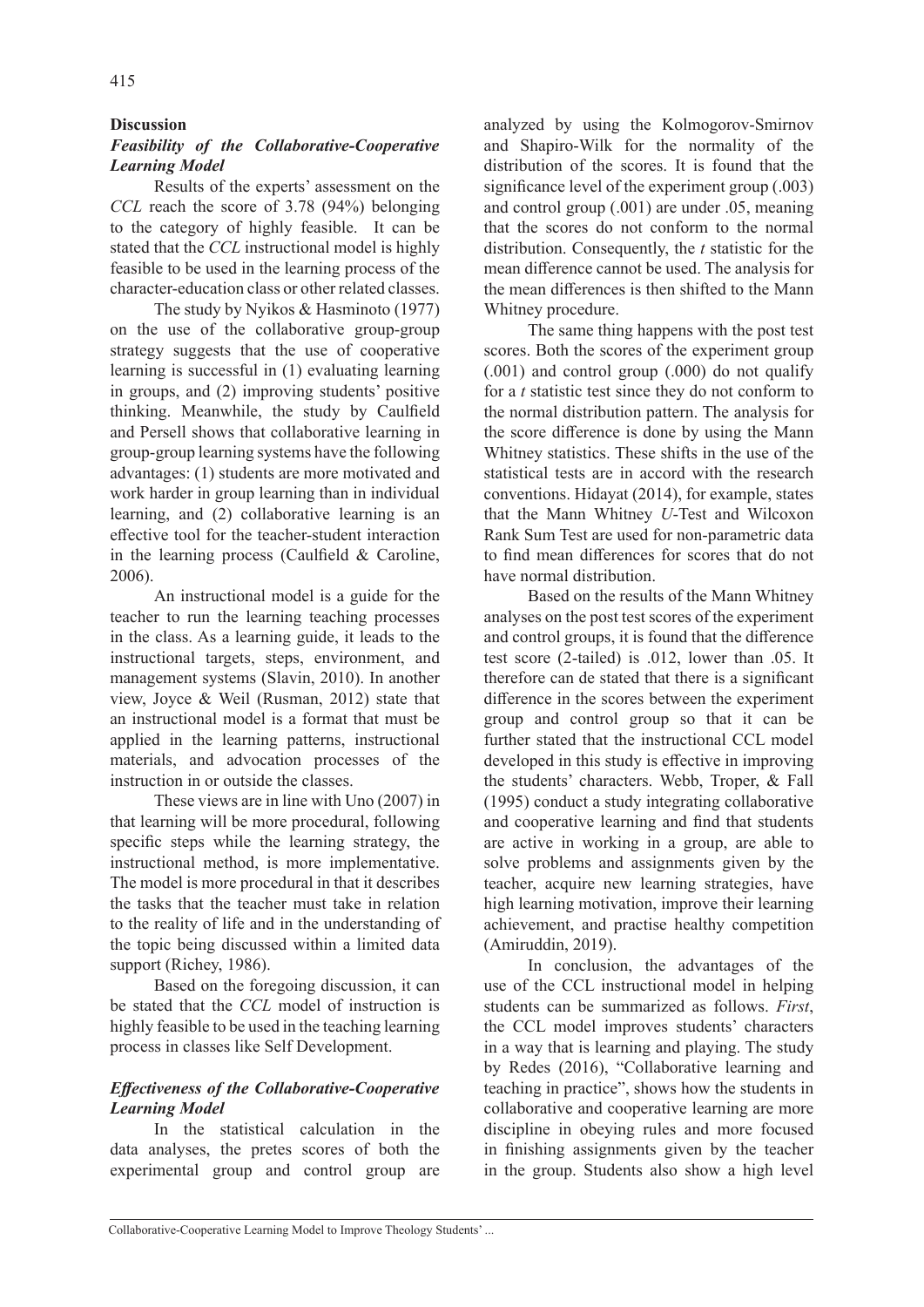of responsibility without being controlled by the teacher. Characters of the members of the group change at the same time, in accord with the objective and process of the instructional program.

*Second,* the CCL instructional model helps in avoiding negative competition and individualism and improving collaborativeness instead in group work. Negative competition is an obstruction to students' creative processes in their cooperative work in the group (Simonton, 2003). In a group, all characters need to be integrated in all the members of the group to merge into a unity. Competition, unlike cooperation, tends to be individualistic which is in contrast with the nature of cooperation. Competition must be replaced by cooperation.

In their study, "Boundary crossings: Cooperative learning, collaborative learning, and problem-based learning", Davidson & Major (2014) find that, in collaborative and cooperative learning, there is a strong cooperation among the members of the group in solving problems. They have high work power as "models, scaffolding, and social skills" through negotiation within or among groups. In a similar study, Schnittka & Schnittka (2016) find that learning in groups through teamwork can improve students' critical and creative thinking since every member of the group must cooperate.

*Third,* the CCL model transfers characters among group members. Rohadi (2019), in his study, "A Multi-Level Collaborative and Cooperative Writing Class in Inducing Character Building", finds that the interaction of the two learning models results in the building of integrity and honesty in the students' characters in confronting problems, differences, and interaction to achieve the common objective to complete assignments given by the teacher.

*Fourth*, the CCL model helps in achieving the shared objective of the group. In their study, "Promoting Collaborative Classrooms: The Impacts of Interdependent Cooperative Learning on Undergraduate Interactions and Achievement", Premo, Cavagnetto, Davis, & Brickman (2018) find that collaborative and cooperative class activities are effective in promoting students' behaviours that are facilitative to the achievement of the instructional goals constructed by the teacher.

Pelaez, Anderson, Gardner, Yin, Abraham,

… & Stevens (2018) study on commitment, collegiality, communication, consensus, dan continuity among students and find that these five elements are not separate entities but work in concert during network activities. These elements work in an integrative manner for the optimization of network collaborations. Colaborativeness is the key and has a strong and effective impact in the achievement of the instructional objectives laid out in the teaching learning process. Collaboration can be used as a unifying tie among the members of the team work to achieve the shared goal of the group.

*Fifth*, CCL instruction helps in solving problems, both individual and group. Le, Janssen, & Wubbels (2018) in their study, "Collaborative learning practices: teacher and student perceived obstacles to effective student collaboration", find that the integration of collaboration and cooperation in a learning process is effective in improving the quality of the students and teacher in their learning teaching process. Students become productive in their learning work and the teacher acquires new experiences to look at the difficulties faced by students to be able to help them give solutions. Park measures "different types of cognitive load separately and examines the relationship between motivation and each type of the cognitive loads" and finds different types of cognitive loads and motivation among different students in the team work. He shows an example of how to integrate mathematics learning and social learning to become one learning unity to help students solve a problem (Park, 2015).

*Sixth*, the CCL instructional model helps improve students' academic skills (cognitive abilities). Group members work together to achieve the instructional objectives laid out by the teacher. Sawyer & Obeid (2007), in their study "Cooperative and collaborative learning: Getting the best of both methods", find that students are able to think critically, are skilful in communicating, have high motivation, and enjoy new learning experiences in group work in the classroom.

A similar study is conducted by Akinnuwesi, Odumabo, & Aribisala (2020) by examining "knowledge drid". It is found that the extent to how the students develop cognitive knowledge depends on how far the group members have the knowledge of what is being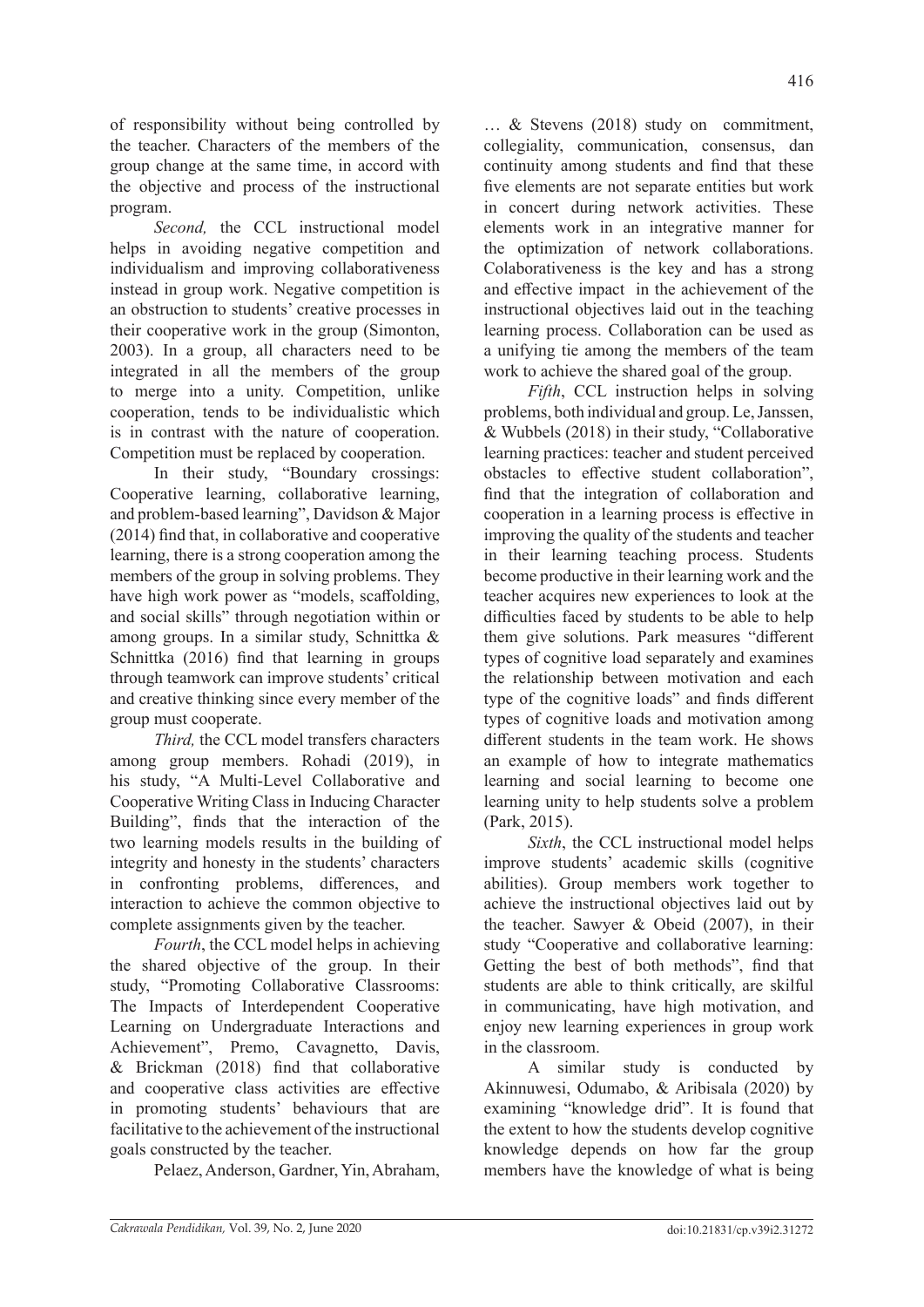studied. The less they know about the knowledge, the slower they learn about it. The researchers further explain the knowledge management system is employed by using collaboration and knowledge in improving the academic environment among the group members. Subsequently, Kalyuga & Liu (2015) state that students' academic development depends on the continuity of the student groups. The more active students work continually in the team work, the wider academic knowledge they acquire. This situation will help students solve problems accurately and effectively.

*Seventh*, the CCL model helps improve students' characters (affective or behavioral). Baker (2015) in a study "Collaboration in Collaborative learning", finds that interaction between the two learning models can produce negotiation processes for changes in terms of self-images, identities, affects, cognitive, and communicative and discursive processes. A similar study conducted by Sugiman, Retnowati, Ayres, & Murdanu (2019) examines the impact of collaborative learning in mathematics using the "goal-free" strategy finds that students experience cognitive improvement and achieve high scores.

*Eighth*, finally, the CCL instructional model improves skill abilities. A study ("Collaborative and Cooperative Learning in Malaysian Mathematics Education") by Hossain, Tarmizi, & Ayub (2012), concludes that collaborative and cooperative learning is markedly effective in improving interpersonal competencies and communication skills among the group members. This notion is supported by the study by Lee (2008) in that collaboration is needed to provide step-by-step scaffolding at key moments to focus on form and use students' cognitive skills. Collaboration makes students able to "self-repair" their errors and further incorporate correct forms into their follow-up turns.

These studies are in harmony with Akbar's (2013) who, based on try-out results and learning effects and limitation of lesson-plan units, conducts revision in a small-scale try-out to produce better and more effective learning designs, lesson plans, and instructional materials. This is in accord with Ravenscroft, Buckless & Hassall (1999) who state that collaborative and cooperative learning is an instructional model that can be used to improve students' skill development in the group processes. Güvenç (2010) mentions that teachers can cooperate with students' parents in providing positive information to motivate students to work harder in completing assignments given by the teacher in groups.

## **CONCLUSION**

It can be concluded that, based on the data and discussion in the foregoing sections, three items of conclusion can be presented thus. *First*, the CCL model of instruction is found to be highly feasible to be used in improving students' characters. Reviews by the experts show that the CCL syntax can be categorized as having innovative aspects based on the rational model by the score of 3.29. *Second,* the CCL model is found to be effective in improving students' characters as seen in the results of the Mann-Whitney statistical analysis on the post test scores of the experiment and control groups (.012) and that of the paired sample *t*-tes (.000) showing that there is a significant difference in the mean scores. *Third,* the CCL model is found to be able to improve the characters of selfdiscipline, interaction discipline, and religious discipline of the theology students in the class Self Development and to be used to improve students' characters in classes with the same characteristics.

### **ACKNOWLEDGMENTS**

The researcher is thankful to the participants of this study especially students of the Surabaya Excelcius Theology Institute, Mustaji (lecturer of the Educational Technology Training of Surabaya State University, I Nyoman Degeng (lecturer of the Educational Technology Training of Malang State University, and all others who have voluntarily contributed and participated in this study.

### **REFERENCES**

- Adams, A. R. (2013). *Cooperative learning effects on the classroom*. Michigan: Northern Michigan University.
- Akbar, S. (2013). *Instrumen perangkat pembelajaran*. [Instrument learning device]. Bandung: PT Remaja Rosdakarya.
- Akinnuwesi, B. A., Odumabo, A. & Aribisala, B. S. (2020). Knowledge grid: An intelligent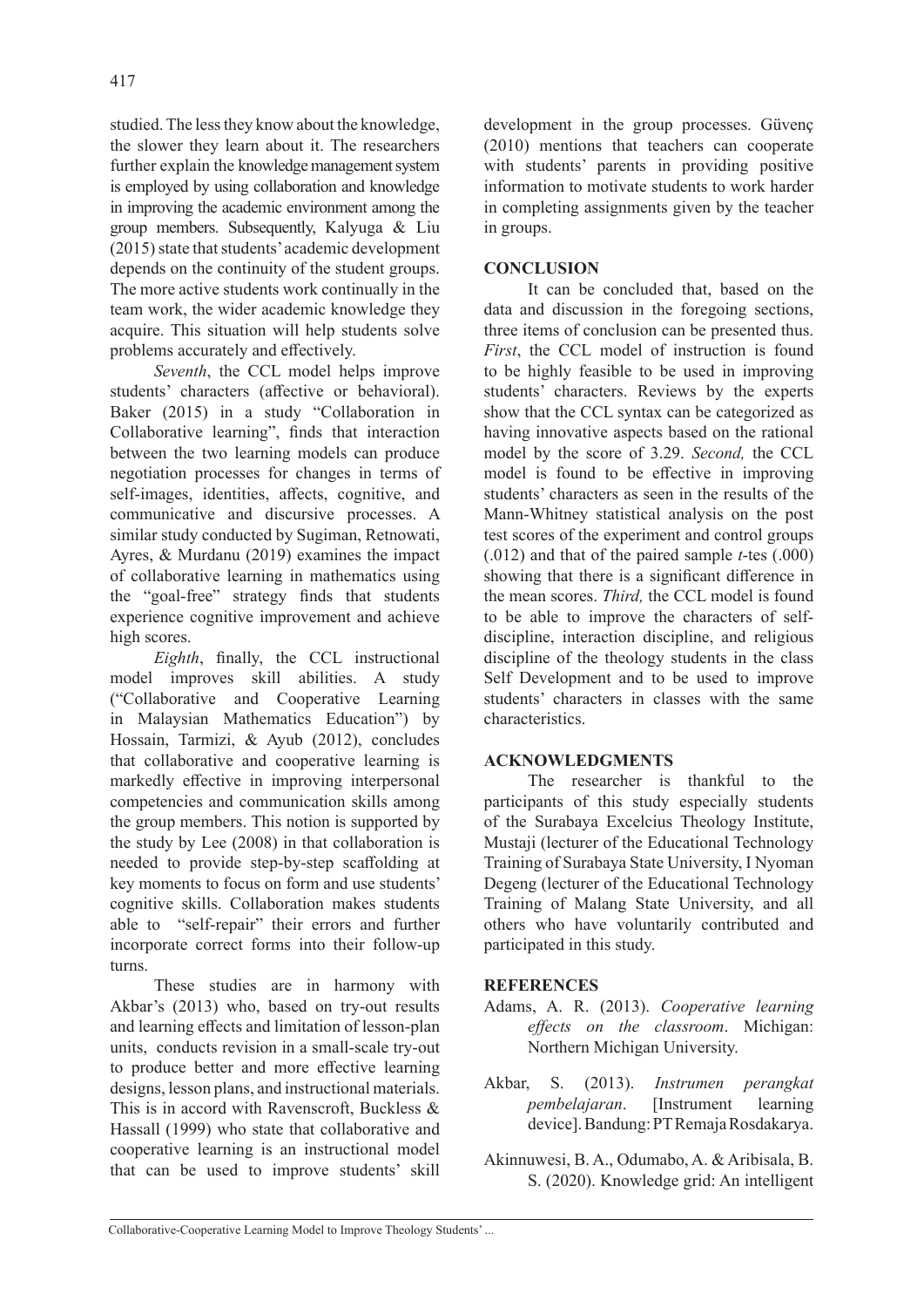system for collaboration and knowledge management in Nigerian Universities. *Data Science Journal*, *19*(1), 1-12. doi:10.5334/dsj-2020-002.

- Amiruddin, A. (2019). Pembelajaran kooperatif dan kolaboratif. [Cooperative and collaborative learning]. *Journal of Education Science*, *5*(1), 1-10. doi:10.3314/jes.v5i1.357.
- Baker, M. J. (2015). Collaboration in collaborative learning. *Interaction Studies*, *16*(3), 451- 473. doi:10.1075/is.16.3.05bak.
- Bandura, A. (1977). Self-efficacy: Toward a unifying theory of behavioral change. *Psychological Review*, *84*(2), 191-215. doi:10.1037/0033-295X.84.2.191.
- Barkley, E. F., Cross, K. P., & Major, C. H. (2014). *Collaborative learning techniques: A handbook for college faculty*. San Francisco, CA: John Wiley & Sons.
- Baumeister, R. F., Vohs, K. D., & Tice, D. M. (2007). The strength model of self-control. *Current Directions in Psychological Science*, *16*(6), 351-355. doi:10.1111/ j.1467-8721.2007.00534.x.
- Benninga, J. S., Berkowitz, M. W., Kuehn, P., & Smith, K. (2003). The relationship of character education implementation and academic achievement in elementary schools. *Journal of Research in Character Education*, *1*(1), 19-32. https://www. scirp.org/(S(351jmbntvnsjt1aadkposzje))/ reference/ReferencesPapers. aspx?ReferenceID=1394844.
- Cabrera, A. F., Crissman, J. L., Bernal, E. M., Nora, A., Terenzini, P. T., & Pascarella, E. T. (2002). Collaborative learning: Its impact on college students' development and diversity. *Journal of College Student Development*, *43*(1), 20-34. https://eric. ed.gov/?id=EJ642665.
- Chaplin, J. P. (2001). *Kamus lengkap psikologis*. [Complete psychological dictionary]. Jakarta: Grafika Persada.
- Caulfield, S. L., & Caroline, H. P. (2006). Teaching

social science reasoning and quantitative literacy: The role of collaborative groups. *Teaching Sociology*, *34*(1), 39-53. doi:10.1177/0092055X0603400104.

- Creswell, J. W. (2010). *Research design: Pendekatan kualitatif, kuantitatif, dan mixed.* [Research design: Qualitative, quantitative and mixed approaches]. Yogyakarta: Pustaka Pelajar.
- Davidson, N., & Major, C. H. (2014). Boundary crossings: Cooperative learning, collaborative learning, and problembased learning. *Journal on Excellence in College Teaching*, *25*(3&4), 7-55. http// http://northweststate.edu/wp-content/ uploads/files/BoundaryCrossings.pdf.
- Dewantara, K. H. (1977). *Bagian pertama: Pendidikan*. [First part: Education]. Yogyakarta: Majelis Luhur Persatuan Taman Siswa.
- Eymur, G., & Geban, Ö. (2016). The collaboration of cooperative learning and conceptual change: Enhancing the students' understanding of chemical bonding concepts. *International Journal of Science and Mathematics Education*, *15*(5), 853-871. doi:10.1007/s10763-016- 9716-z.
- Farrell, B., & Farrell, H. (2008). Student satisfaction with co-operative learning in an accounting curriculum. *Journal of University Teaching and Learning Practice*, *5*(2), 39-54. https://ro.uow.edu. au/jutlp/vol5/iss2/4.
- Gandawijaya, L. E. (2017). *Hubungan antara kontrol diri dan agresi elektronik pada pengguna media sosial di masa transisi menuju dewasa*. [The correlation between self-control and electronic aggression on social media users in emerging adulthood] (Undergraduate Thesis, Sanata Dharma University).
- Güvenç, H. (2010). The Effects of cooperative learning and learning journals on teacher candidates' self-regulated learning. *Educational Sciences: Theory and Practice*, *10*(3), 1477-1487. https://eric.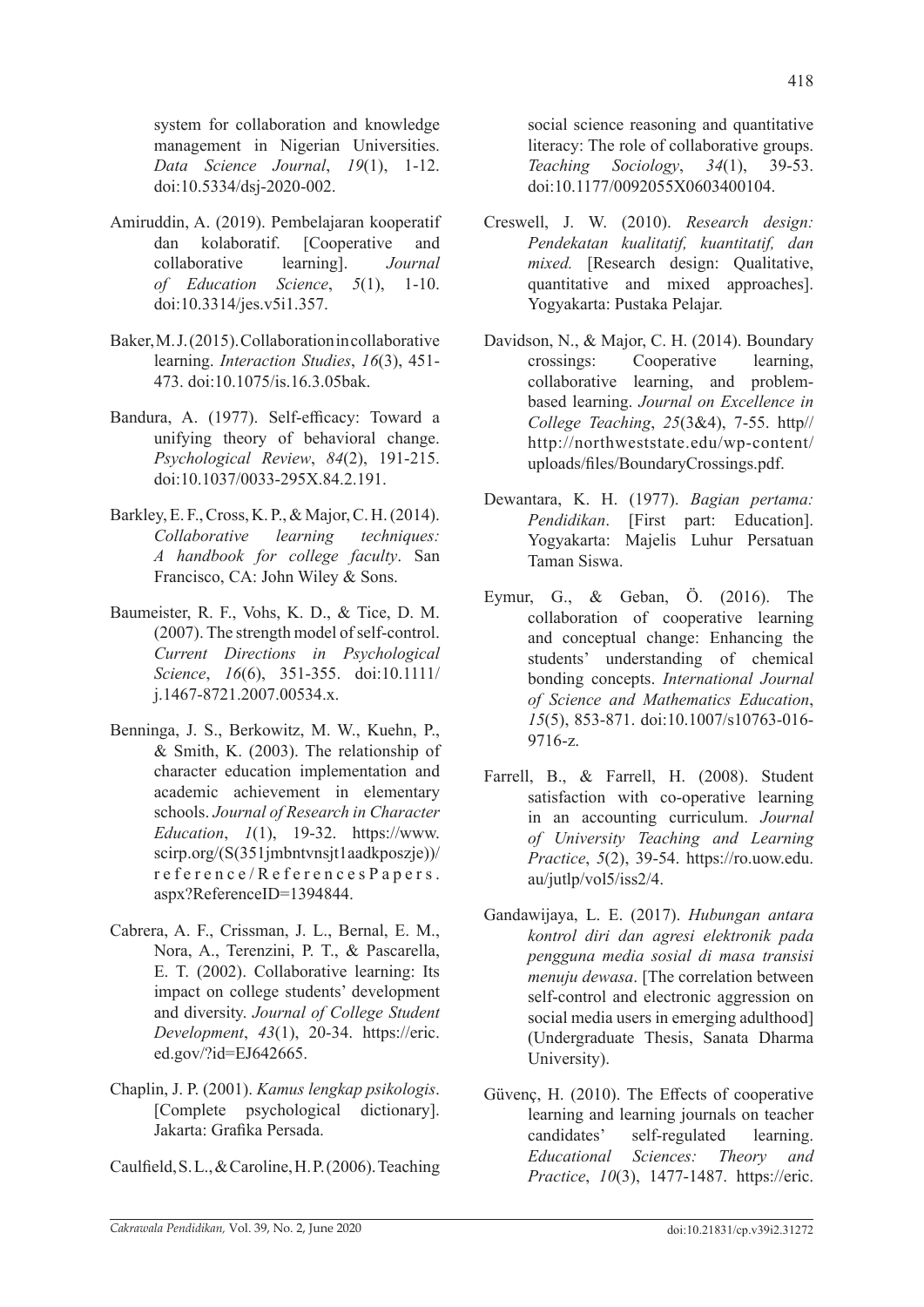ed.gov/?id=EJ919859.

- Hossain, M. A., Tarmizi, R. A., & Ayub, A. F. M. (2012). Collaborative and cooperative learning in Malaysian mathematics education. *Journal on Mathematics Education*, *3*(2), 103-114. doi:10.22342/ jme.3.2.569.103-114.
- Kalyuga, S. & Liu, T. C. (2015). Guest editorial: Managing cognitive load in technology-based learning environments. *Educational Technology & Society*, *18*(4), 1-8. https://www.jstor.org/stable/ jeductechsoci.18.4.1.
- Lee, L. (2008). Focus-on-form through collaborative scaffolding in expert-tonovice online interaction. *Language Learning & Technology*, *12*(3), 53-72. doi:10125/44155.
- Nur, M. (2011). *Model pembelajaran kooperatif.*  [Cooperative learning model]. Surabaya: Pusat Sains dan Matematika Unesa.
- Nurgiyantoro, B., & Efendi, A. (2013). Prioritas penentuan nilai pendidikan karakter dalam pembelajaran sastra remaja. [Determining the priority of the character education values in adolescent literature teaching]. *Cakrawala Pendidikan*, *3*(3), 382-393. doi:10.21831/cp.v3i3.1626.
- Nyikos, M., & Hashimoto, R. (1997). Constructivist theory applied to collaborative learning in teacher education: In search of ZPD. *The Modern Language Journal*, *81*(4), 506-517. doi:10.1111/j.1540-4781.1997.tb05518.x.
- Premo, J., Cavagnetto, A., Davis, W. B., & Brickman, P. (2018). Promoting collaborative classrooms: the impacts of interdependent cooperative learning on undergraduate interactions and achievement. *CBE—Life Sciences Education*, *17*(ar32, , Summe), 1-16. doi:10.1187/cbe.17-08-0176.
- Rao, S. P., Collins, H. L., & DiCarlo, S. E. (2002). Collaborative testing enhances student learning. *Advances in Physiology Education*, *26*(1), 37-41. doi:10.1152/

advan.00032.2001.

- Park, S. (2015). The Effects of social cue principles on cognitive load, situational interest, motivation, and achievement in pedagogical agent multimedia learning. *Educational Technology & Society*, *18*(4), 211-229. https://www.jstor.org/stable/ jeductechsoci.18.4.211.
- Ravenscroft, S. P., Buckless, F. A., & Hassall, T. (1999). Cooperative learning: A literature guide. *Accounting Education*, *8*(2), 163- 176. doi:10.1080/096392899330991.
- Redes, A. (2016). Collaborative learning and teaching in practice. *Educația Plus*, *16*(2), 334-345. https://www.uav.ro/jour/index. php/jpe/article/view/750.
- Pelaez, N., Anderson, T. R., Gardner, S. M., Yin, Y., Abraham, J. K., … & Stevens, M. T. (2018). A Community-building framework for collaborative research coordination across the education and biology research disciplines. *CBE – Life Sciences Education*, *17*(2), 1-10. doi:10.1187/cbe.17-04-0060.
- Resta, P., & Laferrière, T. (2007). Technology in support of collaborative learning. *Educational Psychology Review*, *19*(1), 65-83. doi:10.1007/s10648-007-9042-7.
- Richey, R. (1986). *Theoretical and conceptual bases of instructional design*. New York, NY: Nichols publishing company.
- Rosenbaum, M. (1980). A schedule for assessing self-control behaviors: Peliminary findings. *Behavior Therapy*, *11*(1), 109- 121. doi:10.1016/S0005-7894(80)80040- 2.
- Rotter, J. B. (1990). Internal versus external control of reinforcement: A case hosti. *American Psychologist*, *45*(4), 489-493. doi:10.1037/0003-066X.45.4.489.
- Rohadi, T. (2019). A Multi-Level collaborative and cooperative writing class in inducing character building: A model of an integration between teaching writing and character education. *English Journal*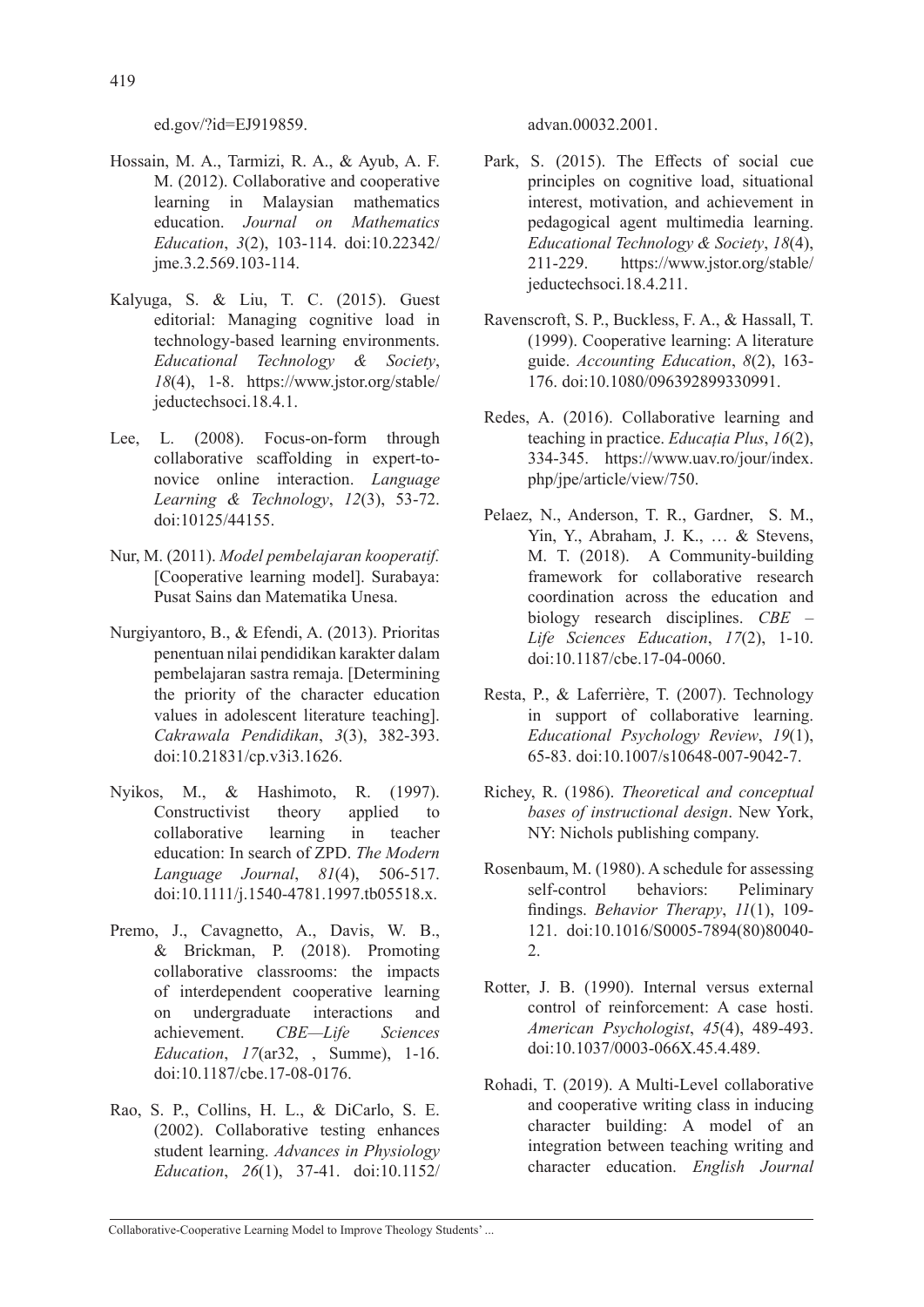*Literacy Utama*, *3*(1), 9-17. doi:10.33197/ ejlutama.vol3.iss1.2019.35.

- Rusman, D. (2012). *Model-model pembelajaran*. [Learning models]. Jakarta: Raja Grafindo Persada.
- Sasmoko, E. (2005). *Metode penelitian pengukuran dan analisis data*. [Measurement research methods and data analysis]. Tangerang: HITS.
- Sawyer, J., & Obeid, R. (2017). Cooperative and collaborative learning: Getting the best of both words. In R. Obeid, A. Schwartz, C. Shane-Simpson, & P. J. Brooks (Eds.). *How we teach now: the GSTA guide to student-centered teaching*. Washington, DC: Society of the Teaching of Psychology, pp.163-177.
- Schnittka, J., & Schnittka, C. (2016). ''Can I drop it this time?'' Gender and collaborative group dynamics in an engineering designbased afterschool program. *Journal of Pre-College Engineering Education Research (J-PEER), 6*(2), 1-10. doi:10.7771/2157- 9288.1120.
- Setiaji, B. (2004). *Panduan riset dengan pendekatan kuantitatif*. [A research guide with a quantitative approach]. Surakarta: Program Pascasarjana UMS.
- Sharma, G. (2017). Pros and cons of different sampling techniques. *International Journal of Applied Research*, *3*(7), 749- 752. http://www.allresearchjournal.com/ archives/?year=2017&vol=3&issue=7&p art=K&ArticleId=4130.
- Simonton, D. K. (2003). Scientific creativity as constrained stochastic behavior: The integration of product, person, and process perspective. *Psychological Buletin*, *129*(4), 475-494. doi:10.1037/0033- 2909.129.4.475.
- Slavin, R. E. (2010). Co-operative learning: what makes group-work work. In H. Dumont, D. Istance, & F. Benavides (Eds.). *The nature of learning: Using research to inspire practice*. French: OECD Publishing, pp. 161-178. doi:10.1787/9789264086487-9-

en.

- Springer, L., Stanne, M. E., & Donovan, S. S. (1999). Effects of small-group learning on undergraduates in science, mathematics, engineering, and technology: A meta-analysis. *Review of Educational Research*, *69*(1), 21-51. doi:10.3102/00346543069001021.
- Sugiman, S., Retnowati, E., Ayres, P., & Murdanu, M. (2019) Learning Goal-Free problems: Collaborative or individually? *Cakrawala Pendidikan*, *38*(3), 590-600, doi:10.21831/cp.v38i3.26914.
- Suyanto, P. D. (2010). *Model pembinaan pendidikan karakter di lingkungan sekolah*. [Model of fostering character education in the school environment]. Jakarta: Dirien Dikdasmen Direktorat Pendidikan Dasar dan Menegah Kementerian Pendidikan Nasional.
- Tangney, J. P., Baumeister, R. F., & Boone, A. L. (2004). High self-control predicts good adjustment, less pathology, better grades, and interpersonal success. *Journal of Personality*, *72*(2), 271-324. doi:10.1111/ j.0022-3506.2004.00263.x.
- Uno, H. B. (2007)*. Model pembelajaran menciptakan proses belajar mengajar yang kreatif dan efektif.* [The learning model creates a creative and effective teaching and learning process]. Jakarta: Bumi Aksara.
- Warsito, R. & Teguh, S. (2018). Implementasi nilai-nilai luhur ajaran Ki Hajar Dewantara dalam perkuliahan pendidikan Pancasila untuk mengembangkan karakter mahasiswa. [Implementation of the noble values of Ki Hajar Dewantara's teachings in Pancasila education lectures to develop student character]. *Jurnal PKn Progresif*, *13*(1), 1-22. doi:10.20961/ pknp.v13i1.22448.
- Webb, N. M., Troper, J. D., & Fall, R. (1995). Constructive activity and learning in collaborative small groups. *Journal of Educational Psychology*, *87*(3), 406-423. doi:10.1037/0022-0663.87.3.406.

420